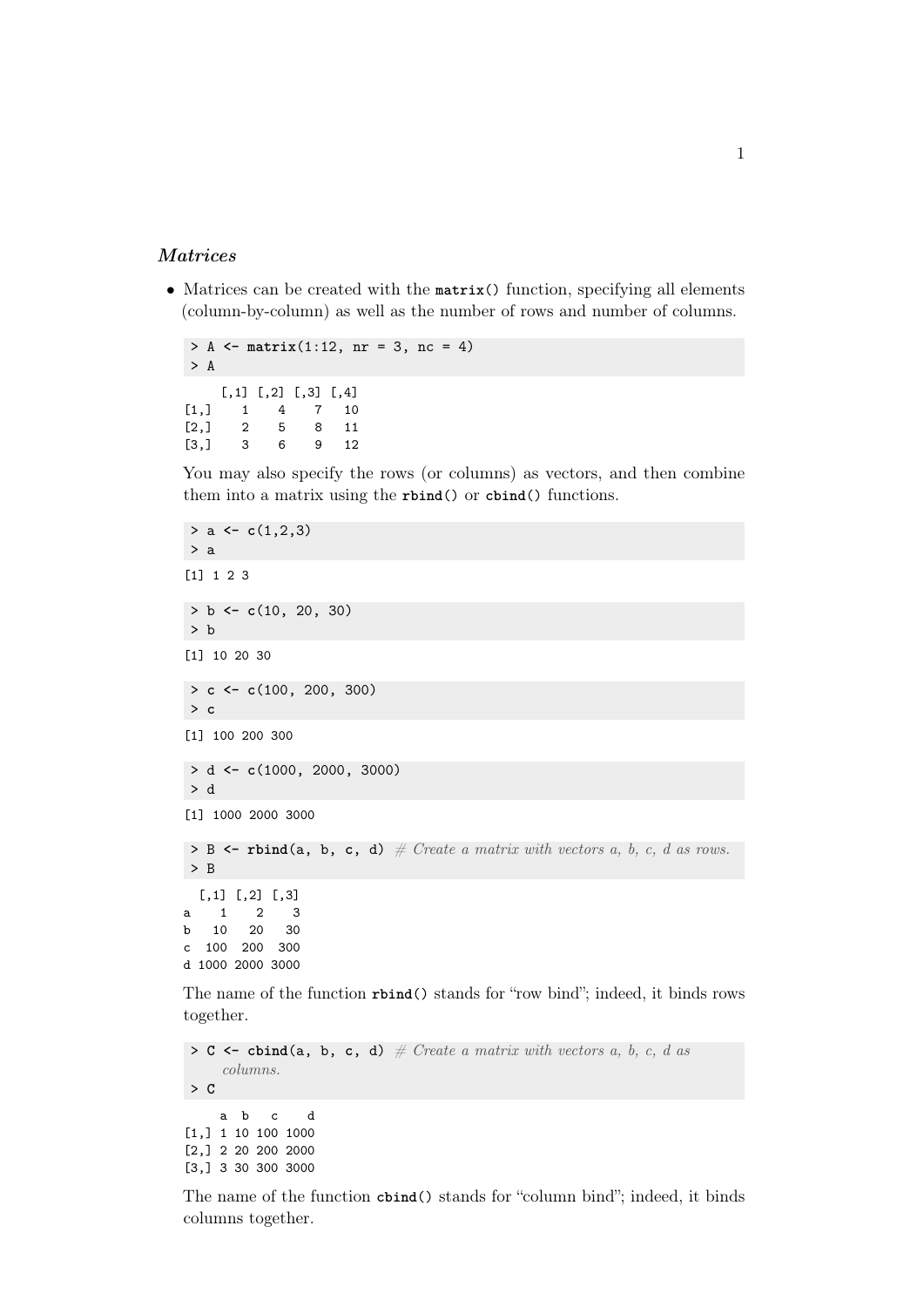• Use the function **t**() to transpose a matrix:

```
\triangleright TC \leftarrow t(C) \# Transpose matrix C
\triangleright TC == B \# The resulting matrix should be precisely B.
  [,1] [,2] [,3]
a TRUE TRUE TRUE
b TRUE TRUE TRUE
c TRUE TRUE TRUE
d TRUE TRUE TRUE
```
• To select a subset of a matrix, use the square brackets and specify rows before the comma, and columns after the comma.

```
\triangleright C[1:2,] \# Select rows 1 and 2.
     a b c d
[1,] 1 10 100 1000
[2,] 2 20 200 2000
\triangleright C[,c(1,3)] \# Select columns 1 and 3.
     a c
[1,] 1 100
[2,] 2 200
[3,] 3 300
> C[1:2,c(1,3)] \# Select column 1 and 3 from rows 1 and 2.a c
[1,] 1 100
[2,] 2 200
```
• Note what happens if you multiply two matrices:

```
> B*t(C)
   [,1] [,2] [,3]a 1e+00 4e+00 9e+00
b 1e+02 4e+02 9e+02
c 1e+04 4e+04 9e+04
d 1e+06 4e+06 9e+06
```
The matrices are multiplied element by element.

• Maybe you've learned about *matrix multiplication* in high school. In R matrix multiplication is performed with the operator %**\*%**. Remember that, in matrix multiplication, the order matters!

```
> B%*%C
     a b c d
a 14 140 1400 1.4e+04
b 140 1400 14000 1.4e+05
c 1400 14000 140000 1.4e+06
d 14000 140000 1400000 1.4e+07
> C%*%B
      [,1] [,2] [,3][1,] 1010101 2020202 3030303
[2,] 2020202 4040404 6060606
```
[3,] 3030303 6060606 9090909

```
2
```